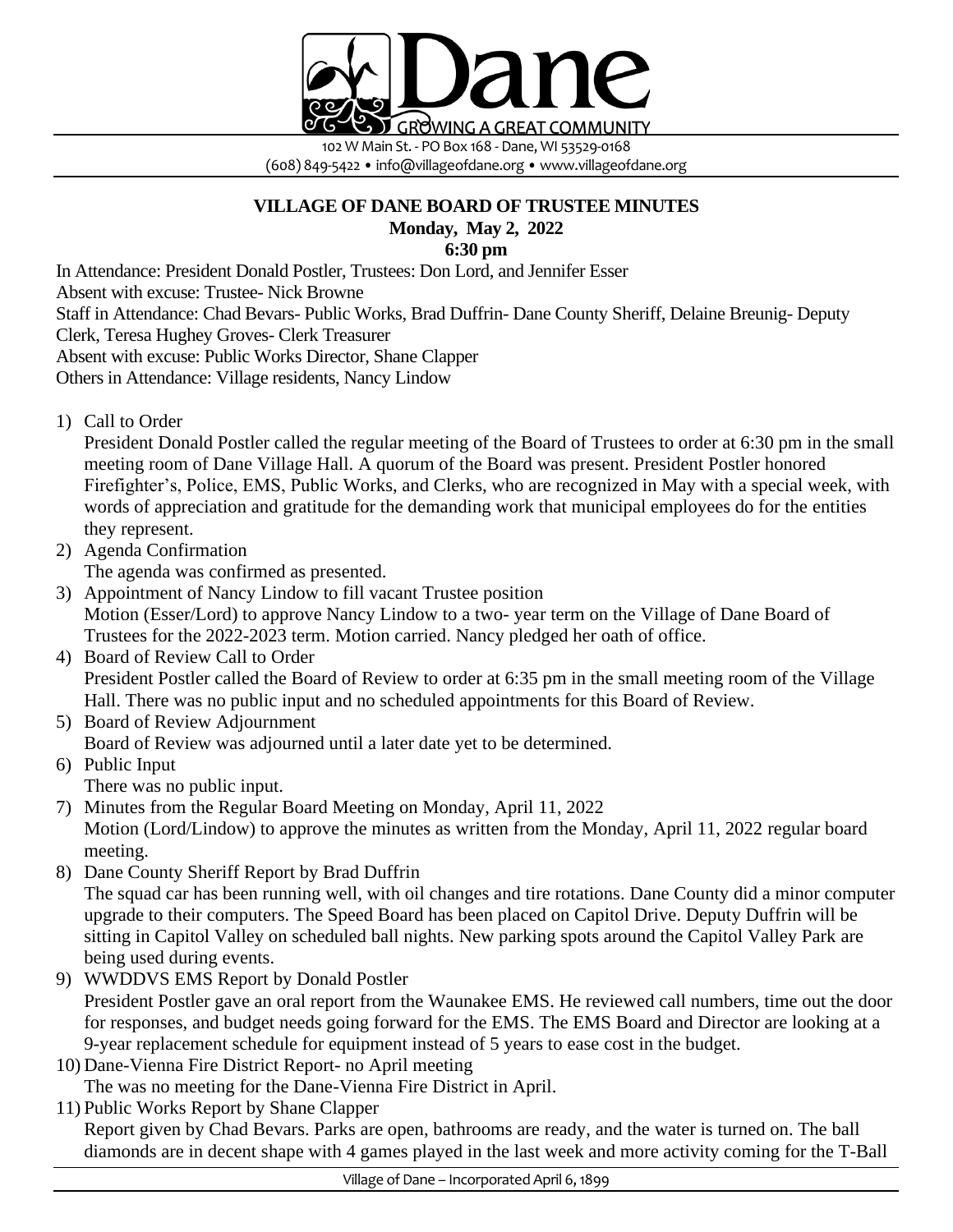Diamond. 8U with coach pitch in Bert Deans Park this season. Karls Park is getting new mulch installed, the mowers are serviced and ready to go. Scheduling for the Dane Street Construction is in the works, MG&E are installing new gas lines on Dane Street. The Village Hall Parking lot is going to be seal coated and lines restriped this month.

- 12) Old Business
	- a) Follow up on 128 W Main St

The clerk is not aware that an appointment was scheduled with General Engineering for an inspection. There has been activity noted at the property. Trustees are looking for compliance with the ordinances from the property owner. Neighbors agreed to assist with a trail camera installation to watch for wild critters. One more time a letter and a list of compliance issues could be sent to property owner. If there is no response, then the village will cite the property owner on a regular basis for ordinance violations.

- 13) New Business
	- a) Ordinance #2022-02 AN ORDINANCE TO REPEAL AND RECREATE SECTION 56-3 OF THE VILLAGE OF DANE CODE OF ORDINANCES CONCERNING NOMINATION OF CANDIDATES Motion (Lindow/Lord) to adopt Ordinance No 2022-02 An ordinance to repeal and recreate sections 56- 3 of the village of Dane Code of Ordinances Concerning Nomination of Candidates. Motion carried. Ordinance will go into effect 60 days after being published in the Lodi Enterprise unless contested by residents of the Village.
	- b) Removal of Utility Easement for Lot 1 & Lot 2 in Tanimarah Ridge Motion (Esser/Lord) to approve the removal of the utility easement between lots 1  $\&$  2 in Tanimarah Ridge. Motion carried.
	- c) Certified Survey Map for Lot  $1 \& 2$  in Tanimarah Ridge Motion (Lord/Lindow) to approve the Certified Survey Map joining lots 1 & 2 in Tanimarah Ridge. Motion carried.
	- d) Temporary Class "B" Fermented Malt Beverage License Applications
		- (i) Blessed Trinity St Michael's Temporary Class "B" Retailers License
		- (ii) American Legion Post #503 Temporary Class "B" Retailers License

Motion (Lindow/Lord) to approve the temporary liquor licenses for Blessed Trinity-St Michaels Gala on May 7, 2022 and American Legion Post #503 Arts and Craft Fair on May 21, 2002.

e) Application for Class "B" Fermented Malt Beverage License for Todd Duhr LLC in Bert Deans Park from May 2 until October 1, 2022

Motion (Lindow/Lord) to approve a Class "B" Fermented malt Beverage License for Todd Duhr LLC in Bert Deans Park from May 2, 2022 until October 1, 2022. Motion carried.

- f) Original Application for "Class B" Intoxicating Liquor and Fermented Malt Beverage License for The Ranch Saloon effective June 3, 2022 to June 30, 2022 Motion (Esser/Lord) to approve a "Class B" Intoxicating Liquor and Fermented Malt Beverage License for The Ranch Saloon effective June 3, 2022 until June 30, 2022. Motion carried.
- g) Jody Thayer DBA Tootsie's Bar and Grill written request to extend license to include parking lot for June 4, 2022 Event

Motion (Lindow/Lord) to approve an extension of the license for Tootsie's Bar & Grill for June 4, 2022 to the parking lot for a Special Event. Motion carried.

- h) Application for Chickens from Jonas Ostrander Motion (Lord/Lindow) to approve the application for Joan Ostrander for the keeping of chickens. Motion carried.
- i) Creation of Culture and Events Committee Motion (Lindow/Lord) to create a Culture and Events Committee in the Village of Dane. Motion carried.
- j) Renew Park Committee